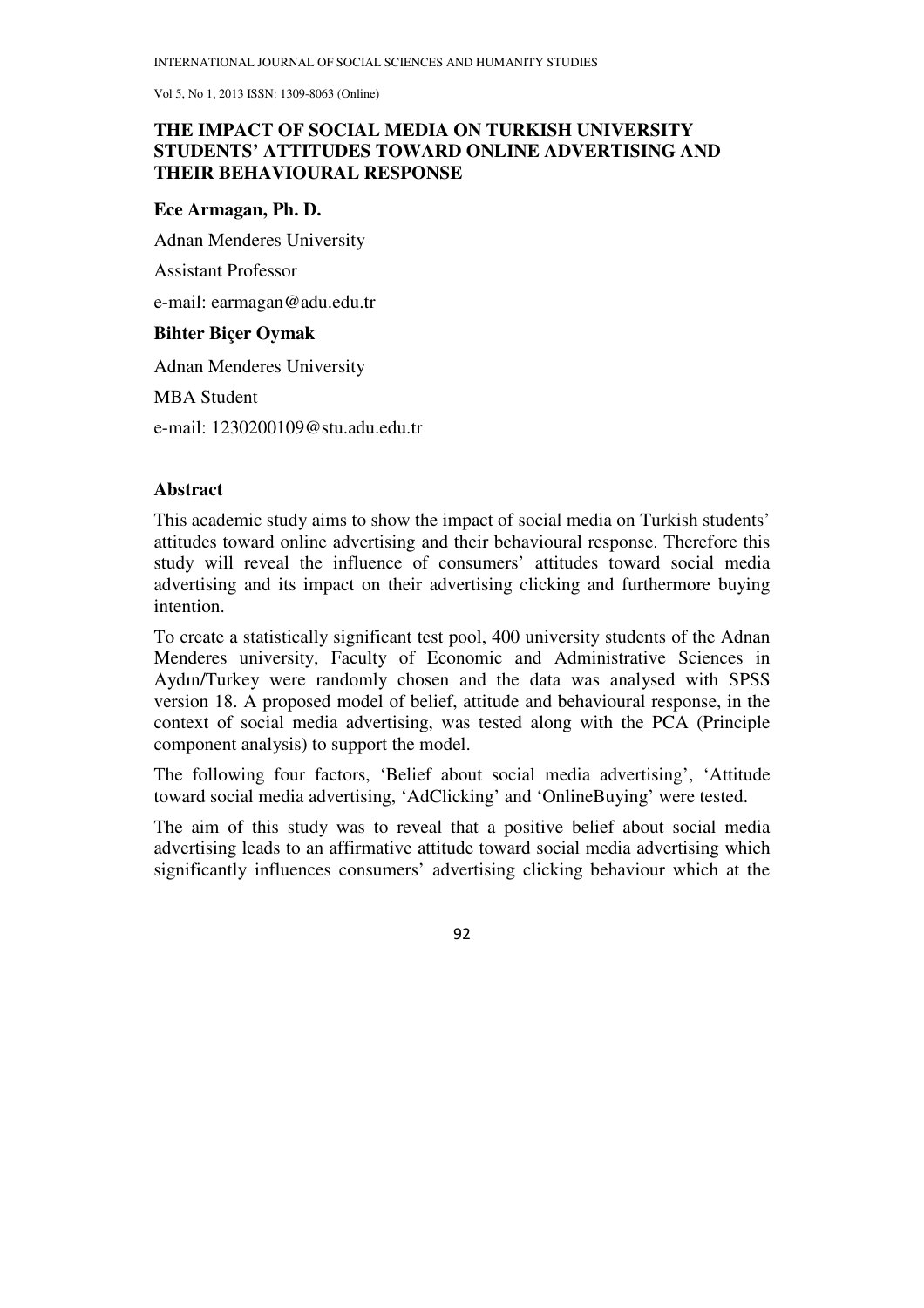same time can have a favorable impact on their buying behaviour from the internet.

The results of this study should be considered important for Turkish companys' marketing strategies which aim to go online to sell their products or services to their target customers through social media channels (e.g. facebook, twitter etc.).

**Key Words:** *Social Media Advertising, Consumer Beliefs, Consumer Attitudes, Consumer Behaviour* 

**JEL Classification:** M31, M37

## **1. INTRODUCTION**

The development of information technology (IT) has changed the global structure of selling products and services in the world. According to Laura Maya companies can meet some of their very best potential customers on social networking sites. This author also says that one can also make friends and influence people there (Maya, 2011).

'It is well-established that more business is actually conducted in social settings than in an office: more deals are made on golf courses than in boardrooms'. (Maya, 2011).

According to Gary B. Shelly and Mark Frydenberg the use of the World Wide Web has changed the way people do business, communicate and share information with each other. 'The World Wide Web has evolved from a collection of Web sites containing pages of static or infrequently changing text, images, and hyperlinks to support interactive Web applications for performing business transactions, sharing and viewing photos and videos, chatting, and collaborating' (Shelly and Frydenberg, 2011:1). 'With the help of Web 2.0 interactive applications allow users to participate in contributing, organizing, and creating their content' (Shelly and Frydenberg, 2011:1).

In addition interactions of users of Web 2.0 have also changed the way about how consumers purchase their products or services. Companies use Social Media sites to persuade users to purchase their products or goods.

This study aims to show the impact of Social Media Advertising from a Turkish university students' point of view. To do so, first the Believe about Social Media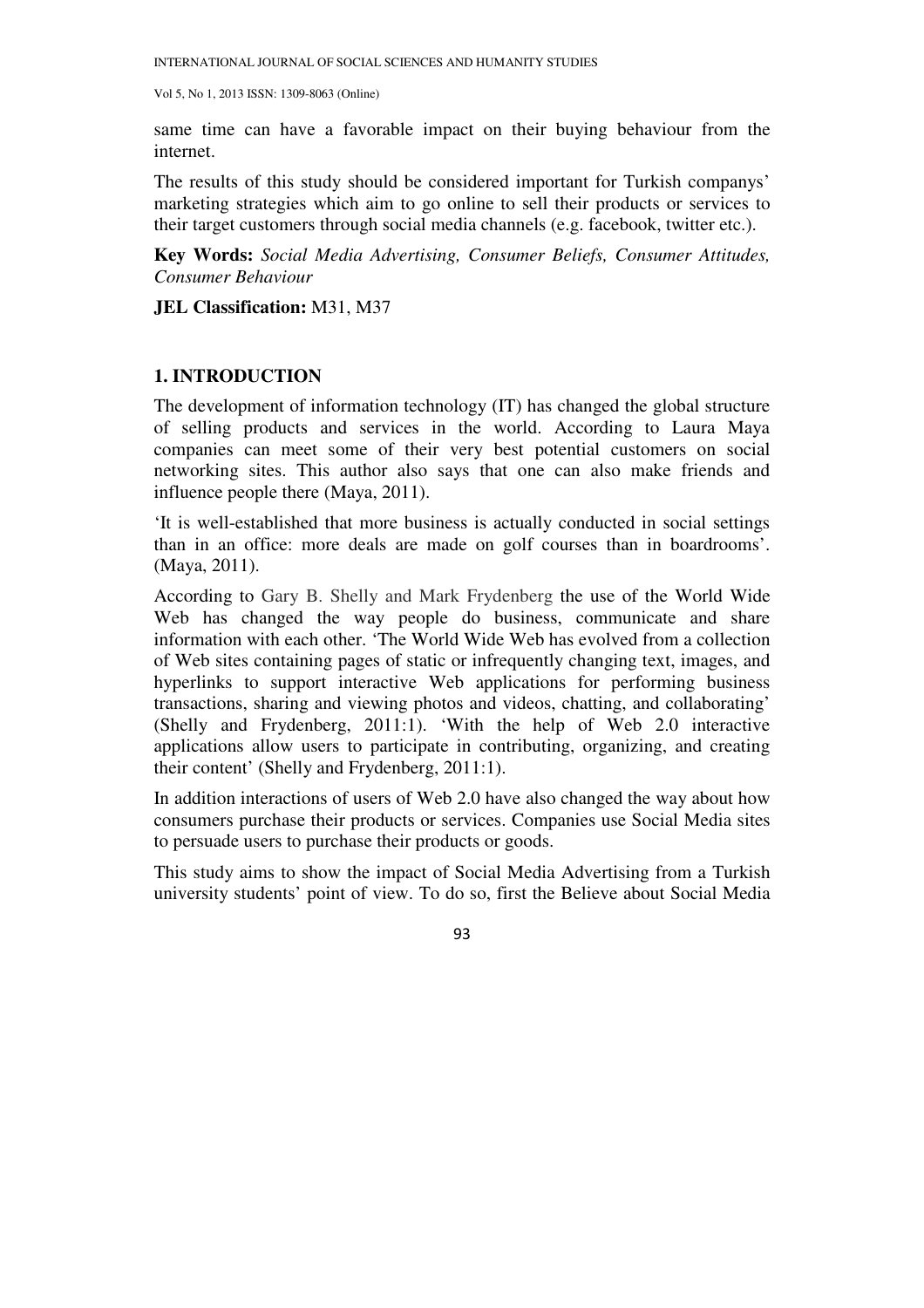Advertising (BASMA) if favorable then the Attitude toward Social Media Advertising (ATSMA) needs to be analysed. If this factor is also favorable then their Behavioural Response (BR) toward Social Media Advertising will be measured which, if favorable, can lead to Buying of products or services online.

What makes potential costomers purchase goods and services from companies' internet presences is going to be shown in the following section about general Beliefs and Attitudes of consumers.

# **2. LITERATURE REVIEW BELIEFS AND ATTITUDES**

People do not like commercials, but they are keen to know what their friends' recommendations about products and services are (Maya, 2011). This very strong desire to gather more information makes potential customers go online and search on numerous social media pages.

Advertising has become a very firm tool to companies to promote their services and/or products. Curran has formulated advertising as follows: "Advertising is a paid, mediated form of communication from an identifiable source, designed to persuade the receiver to take some action now or in the future" (Richards Curran, 2002:63). This means that "all paid space on a Web site or in an email is considered advertising. Internet advertising parallels traditional media advertising, in which companies create content and then sell space to outside advertisers" (Strauss, 2006:322). "Under Online advertising in its original sense the placement of advertising material, primarely banner, on web pages in order to support marketing and communication objectives is understood" (Lammenett, 2006:122).

"Past studies showed that attitudes toward social media had a positive and significant relationship with purchase intention" (Okazaki, 2011:182). Several studies of thinkers have been used to analyse and proof the outcomes. "Stevenson differentiated two kinds of agreement or disagreement in morals: one in belief the other in attitude" (Parkinson,1988:616) and found that there is a positive relationship between the attitude toward advertising on the Web and a purchase intention (Stevenson et al., 2000:29).

As analysed earlier belief and attitude is closely linked "A belief is a descriptive thought that a person holds about something. An attitude is a person's enduring favorable or unfavorable evaluation, emotional feeling, and action tendencies toward some objects or ideas" (Kotler and Keller,2006:194)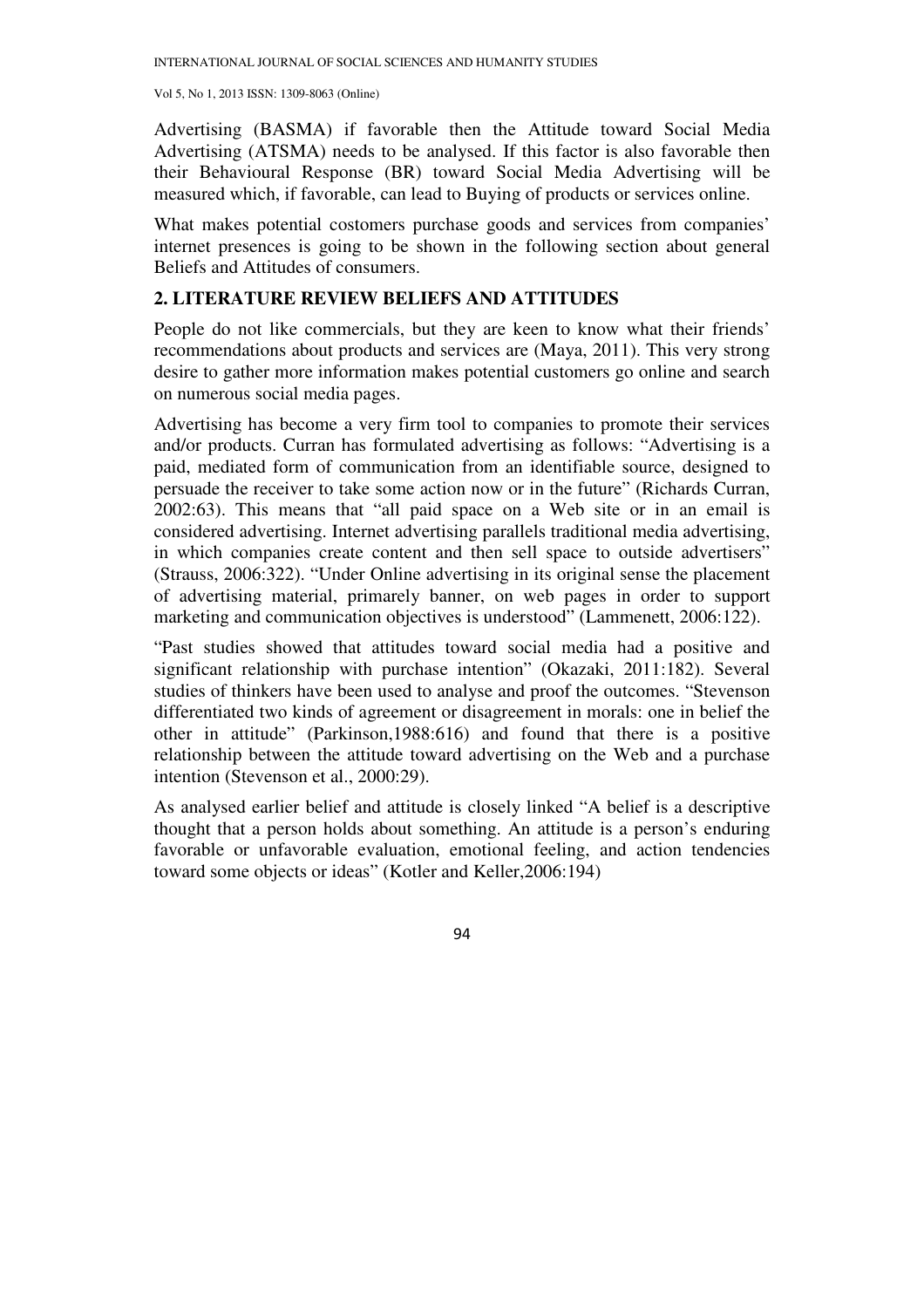There are many thinkers who have developed different belief dimensions about advertising over the years as it is a multi-dimensional construct. Bauer and Greyser identified two dimensions about consumer belief: "economic" and "social" underlying the general belief that advertising raised the standard of living and led to better products that contributes to a positive attitude towards advertising in general (Bauer and Greyser, 1968:136).

Pollay and Mittal have split consumers' belief about advertising into two dimensions: "Personal uses" and "social effect". Personal use factors include: product information, social role and image, and hedonic/pleasure. Societal effects include the following four factors: good for the economy, materialsm, value corruption, and falsity/no sense (Pollay and Mittal, 1993:99-144).

Ducoffe's approach is made of four factors: "Informativeness", "deceptiveness", "irritation", and "entertainment" (Ducoffe, 1996:1-18).

Whereas Wang and Sun categorised five belief factors: "information", "entertainment", "credibility", "economy" and "value" (Wang and Sun, 2010:333).

As researched most traditional belief dimensions in the interconnection of online advertising are "information", "entertainment", "good for economy" and "value corruption".

This study focuses on these four factors of consumer beliefs about advertising through social media.

The information factor examines the the personal use of advertising as source of information (Ju-Pak, 1999:207-231). As mentioned earlier Ducoffe has found a significant and positive correaltion between consumers' value of advertising and on the web and the informativeness of that advertising. Therefore it can be said that social media provides internet users with information.

Watson, Akselsen and Pitt (1998) agree on that online advertising entertains and motivates customers. Social media gives opportunity for lively interactions with other users which provides enjoyment.

Good for economy is a belief factor designed by Pollay and Mittal's (2003) model. The emergence of E-commerce has led to a global economic growth. People can purchase from the internet without regional or time boundaries.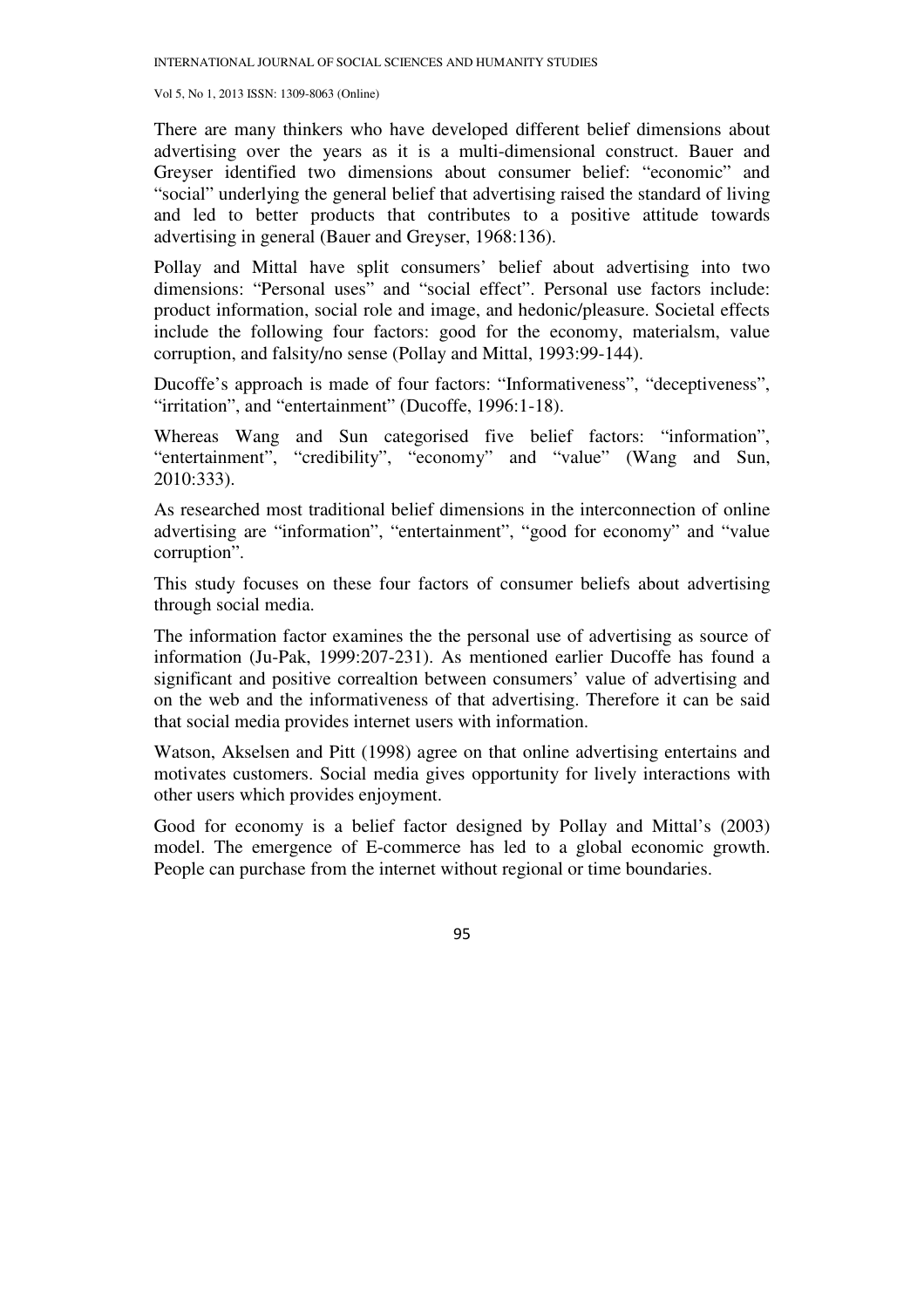The last belief factor this study is dealing with is value corruption. Advertising messages are linked to user values and might influence their values positively or negatively.

This study assumes that consumers' belief of social media advertising affects their attitudes toward social media advertising positively.

# **3. PROPOSED MODEL AND HYPOTHESES**

This study assumes that consumers' belief of social media advertising affects their attitudes toward social media advertising positively. It advances that consumers' belief about social media advertising (BASMA) influence their attitudes toward social media advertising (ATSMA). This model is a derivation of Mir's study from 2012 and this study was applied to an example in Turkey.

# **Figure-1: The BASMA and ATSMA Model**

## BASMA  $\longrightarrow$  ATSMA  $\longrightarrow$  Intention to buy (AdClicking and OnlineBuying)

```
Source: Mir: 2012:272.
```
This study's Hypotheses are:

H1: Consumers' beliefs about social media advertising is based on a multidimensional structure.

H2: Consumers' positive beliefs about advertising influences their attitudes toward social media advertising positively.

H3: The more favorable attitudes toward social media advertising, the higher the intention toward AdClicking and OnlineBuying

## **4. METHODOLOGY**

In this study quantitative techniques were used and with the help of questionnaires, students' habit towards the use of social media, their behaviour and their attitudes toward social media advertising were examined. At the same time demographic data was collected. The questionnaires were applied between March and May 2013 on a face-to-face basis.

Respondents of the current study were students enrolled in the Adnan Menderes university, Faculty of Economic and Administrative Sciences in the Aegean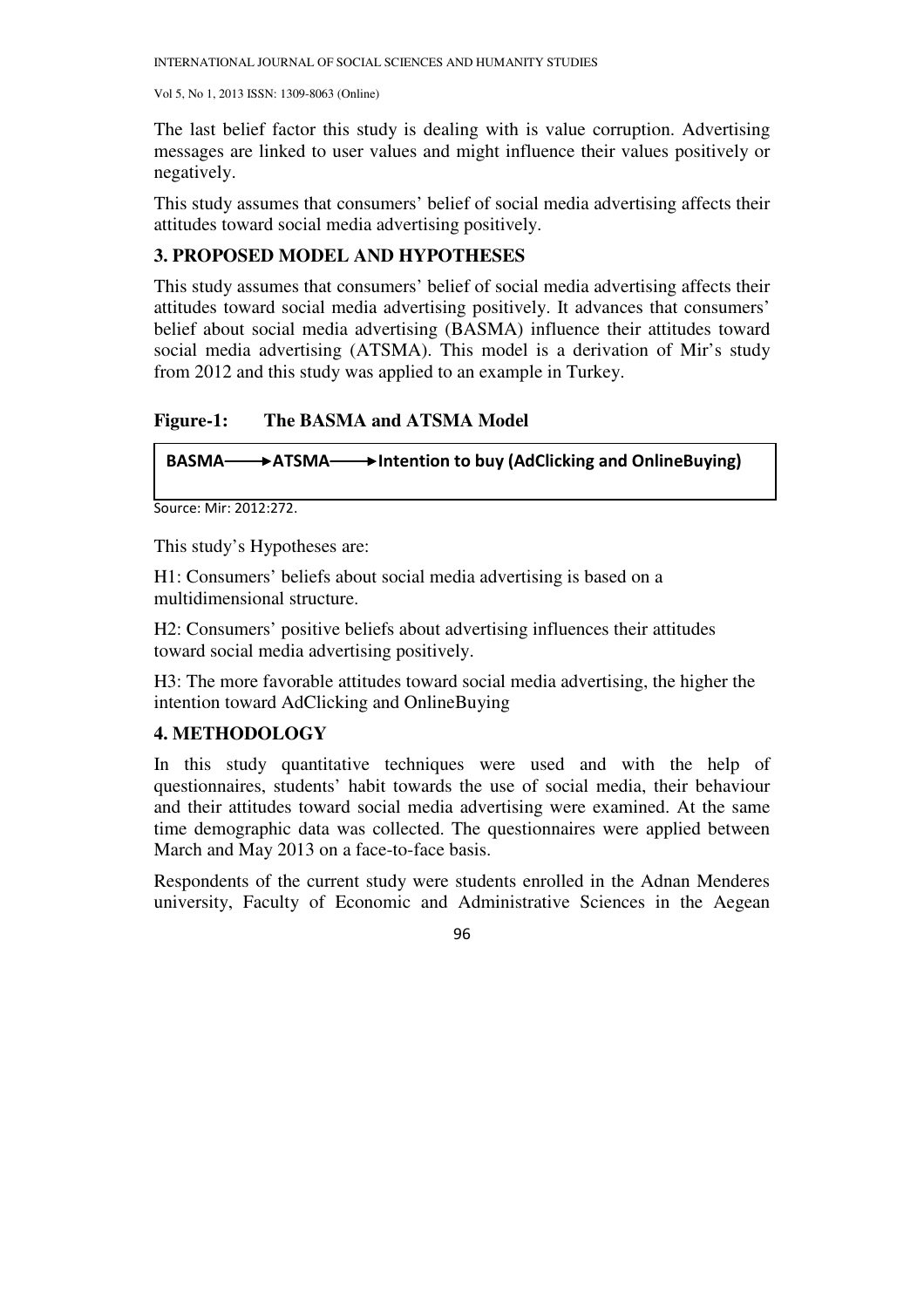region in Aydın, Turkey. Through a survey, questionnaires were distributed among a random sample of 400 students. Responses were measured on a fivepoint Likert scale ranging from 1 (strongly disagree) to 5 (strongly agree).

To measure the respondents' belief about social media advertising items were adapted from Pollay and Mittal (1993), Wang and Sun (2010), Chi (2011) and Mir (2012).

Two questions adapted from Wang and Sun (2010) were used to measure the consumers' responses toward social media advertising in Mir's (2012) study.

## **5. FINDINGS**

Outcomes of the study, in general the presentation of descriptive statistics and habits while using social media are going to be shown with the help of a theoretical model applied in an empirical way and will be discussed in the following sections.

### **5.1. Descriptive Statistics**

Out of 400 respondents, 45,5 percent were male and 54,5 percent were female. 8.7 percent of the respondents are between 17-19 years old. 63.3 percent are between 20-22, 21.3 percent are 23-25, 3 percent are 26-28 and 4.3 percent are 29 years old and older. 95.3 percent of the respondents are single, 3.8 percent are married and 1.0 percent is divorced. 77.50 percent are students enrolled in the Faculty of Economic and Administrative Sciences. 7.0 percent are Master students of the Faculty of Economic and Administrative Sciences and only 15.25 percent college students of Adnan Menderes. The majority of 42.8 percent receives TL 251-500 each month followed by 20.0 percent receiving TL 501-750. Only 18.3 percent of the participants gets between TL 751-1000 and 4.0 percent of the asked students can even spend between TL 1001-1250 each month while still 6.3 percent have to live on a payment of TL 250 or even less each month. 86.3 percent of the respondents aren't employed whereas 8.0 percent work full-time and 5.8 percent work part-time. 74.0 percent of all respondents own a cell phone which can connect to the internet whereas 26.0 percent don't. 50.3 percent of all repondents with an internet connection on their cell phone have wireless contracts to go online whereas 49.8 percent don't. 92.0 percent of all repondents stated to use social media. 81.8 percent indicated to have their own computer. 92.5 percent are members of facebook and again 65.3 percent of them are connected to more than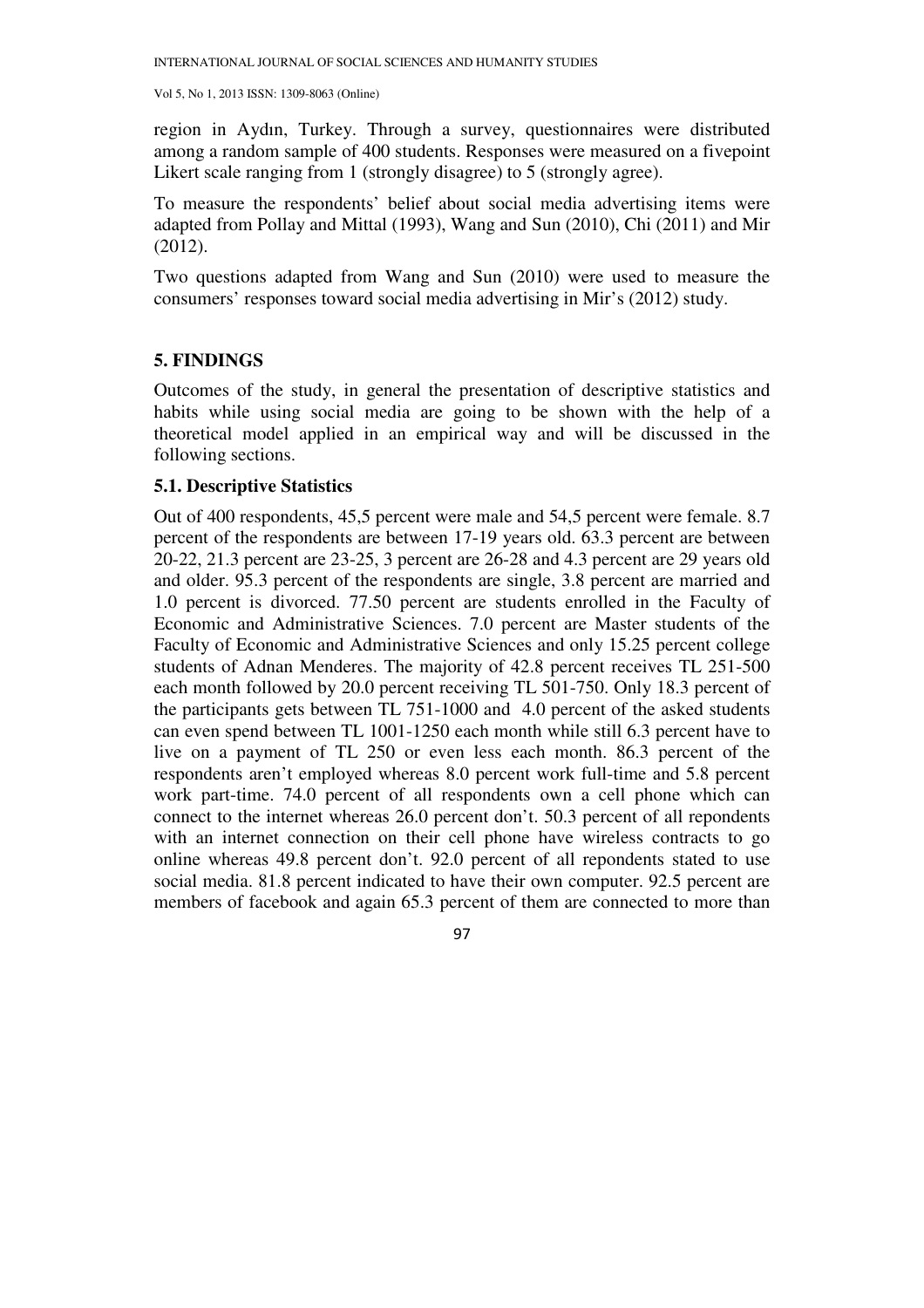200 friends. 60.5 percent are members of twitter and again 56.8 percent of them are following about 50 institutions or people whereas 64.8 percent of the twitter users have about 50 institutions or people following them.

| How long have you been following social<br>media? | <b>Number</b> | Percent |
|---------------------------------------------------|---------------|---------|
| 1 year and less                                   | 20            |         |
| 2 years                                           | 26            | 6.5     |
| 3 years                                           | 53            | 13.3    |
| 4 years                                           | 85            | 21.3    |
| 5 years and more                                  | 216           | 54      |
| Total                                             | 400           | 100     |

#### **Table1:Time following social media**

#### **Table 2: Frequency using social media**

| How often do you use social media? | <b>Number</b> | Percent |
|------------------------------------|---------------|---------|
| Several times a day                | 257           | 64.3    |
| Once a day                         | 56            | 14      |
| Several times a week               | 66            | 16.5    |
| Once a week                        |               | 1.5     |
| Several times a month              | 15            | 3.8     |
| Total                              | 400           | 100     |

**Table 3: How much time spent on social media each day** 

| How much time do you spend on Social Media | <b>Number</b> | <b>Percent</b> |
|--------------------------------------------|---------------|----------------|
| each day?                                  |               |                |
| Less than an hour                          | 103           | 25.8           |
| 1-2 hours                                  | 167           | 41.8           |
| 3-4 hours                                  | 93            | 23.3           |
| 5-6 hours                                  | 20            | 5.0            |
| 7 hours and more                           | 17            | 4.3            |
| Total                                      | 400           | 100            |

54.0 percent of the respondents have been following social media pages for more than 5 years. 64.3 percent are using social media pages several times a day, 41.8 percent spend 1-2 hours on social media pages each day (table 2, 3 and 4)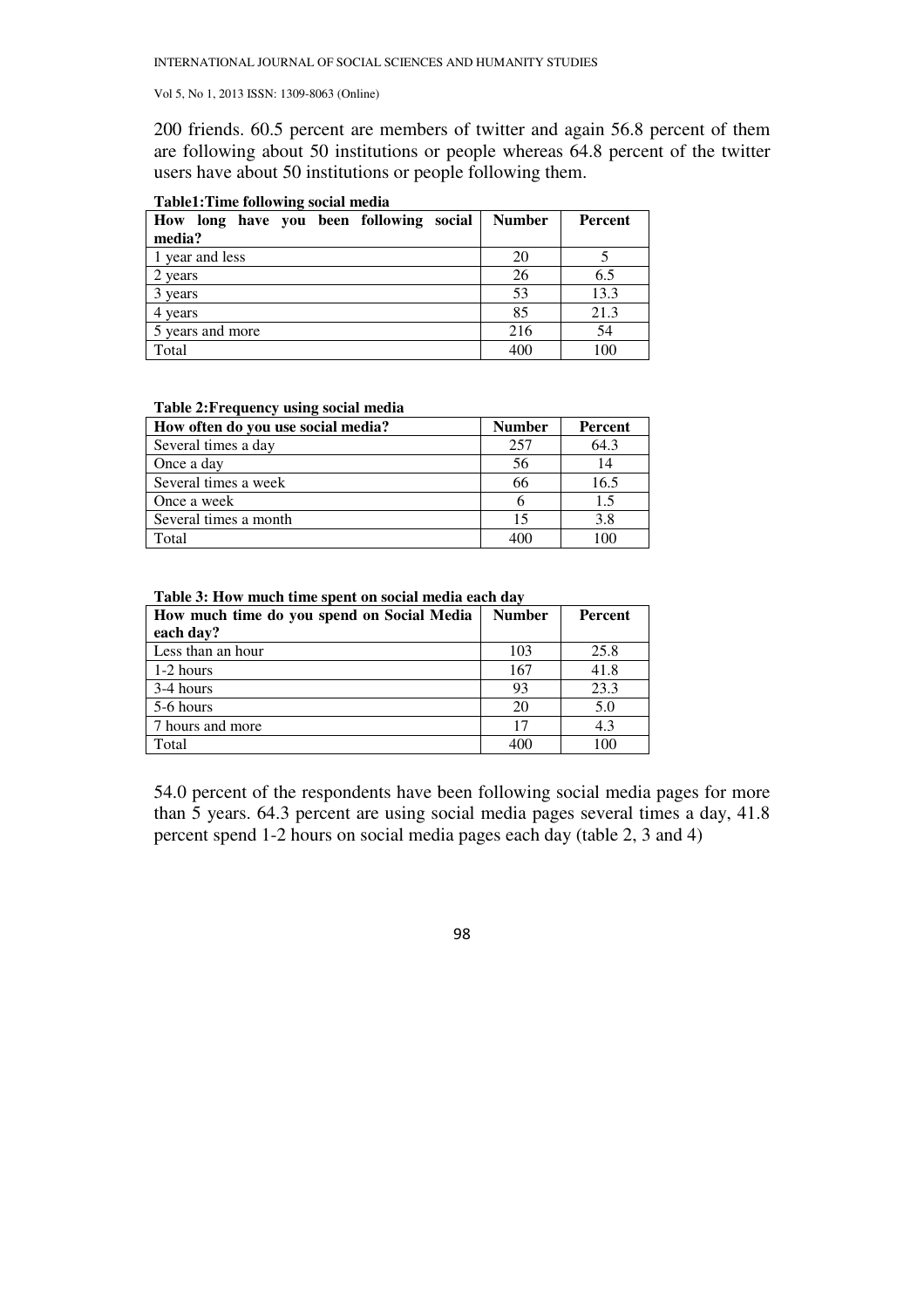### **5.2. Measurement Model**

The principle component analysis (PCA) with varimax rotation was conducted on 17 measurement items (table 4) to screen them and identify the underlying dimensions of consumers' beliefs about social media advertising. The former PCA model about social media beliefs was designed with 4 factors (Mir,2012:275). This model was adopted for Turkish students with 3 factors produced by the PCA model, combining the Information and Economic factors. Entertainment (F1) with eigen value 5.949, Value (F2) with eigen value 2.694, and Information and Economic (F3) with eigen value 1.631. The rule of minimum eigen value of 1.0 was applied. PCA produced KMO value .871 and Bartlett's test of sphericity  $000(p<.05)$ . The three identified factors underlying consumers' beliefs about social media advertising explained 60.439 of the total variance. Table 1 shows the factors underlying the consumers' beliefs about social media advertising with factor loadings and Cronbach  $\alpha$  (reliability). These items were used for the confirmatory factor analysis and the structural equation modeling.

|     | <b>Items</b>                                                               | <b>Factors</b> |              |         | <b>Reliability</b> |
|-----|----------------------------------------------------------------------------|----------------|--------------|---------|--------------------|
|     |                                                                            | 1              | $\mathbf{2}$ | 3       |                    |
| En1 | Social media advertising is entertaining                                   | .880           | .212         | $-.043$ | .940               |
| En2 | Social media advertising is pleasing                                       | .911           | .176         | $-.054$ |                    |
| En3 | Social media advertising is interesting                                    | .810           | .250         | .100    |                    |
| En4 | Social media advertising is enjoyable                                      | .870           | .247         | .015    |                    |
| En5 | Social media advertising is fun to use                                     | .828           | .336         | $-.062$ |                    |
| En6 | Social media advertising is exciting.                                      | .764           | .221         | $-.018$ |                    |
| Vc1 | Social media advertising promotes<br>undesireable values in our society    | .034           | $-.010$      | .694    | .775               |
| Vc2 | Social media advertising distorts the<br>values of youth                   | .039           | .056         | .819    |                    |
| Vc3 | There is too much sex in social media<br>advertising                       | $-0.019$       | $-.045$      | .710    |                    |
|     | Some products/services promoted in<br>social media advertising are bad for | $-.055$        | $-.052$      | .720    |                    |
| Vc4 | society                                                                    |                |              |         |                    |
| Vc5 | Social media advertising isolates children<br>from their parents           | $-.041$        | .075         | .670    |                    |

### **Table 4: Items of Belief factors**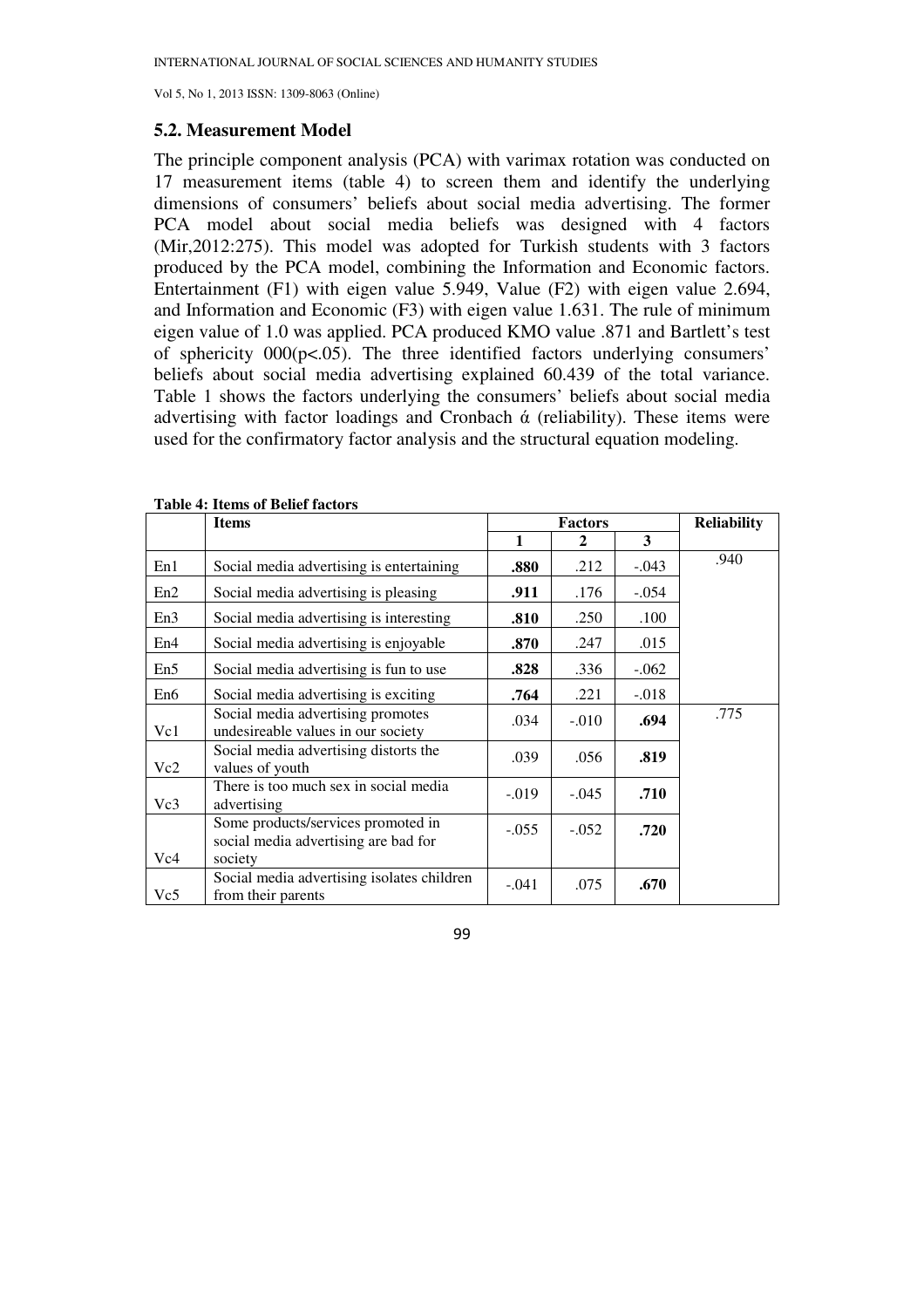|  |  |  |  | Vol 5, No 1, 2013 ISSN: 1309-8063 (Online) |  |
|--|--|--|--|--------------------------------------------|--|
|--|--|--|--|--------------------------------------------|--|

| InEc1             | Social media advertising tells me which<br>brands have the features I am looking for | .214 | .670 | .056    | .784 |
|-------------------|--------------------------------------------------------------------------------------|------|------|---------|------|
|                   | Social media advertising helps me keep                                               | .145 | .615 | .083    |      |
|                   | up to date about products/services                                                   |      |      |         |      |
| InEc2             | available in the marketplace                                                         |      |      |         |      |
|                   | Social media advertising is a convenient                                             | .137 | .754 | .085    |      |
| InEc3             | source of product information                                                        |      |      |         |      |
|                   | Social media advertising has positive                                                | .198 | .678 | $-.013$ |      |
| InEc5             | effects on the economy                                                               |      |      |         |      |
| InEc <sub>6</sub> | Social media advertising raises our                                                  | .220 | .678 | $-.086$ |      |
|                   | standard of living                                                                   |      |      |         |      |
| InEc7             | Social media advertising results in better                                           | .311 | .571 | $-.164$ |      |
|                   | products for the public                                                              |      |      |         |      |

The outcomes of this model are as follows: Chi-square  $(\chi^2)$  =709,44, *d.f.*=116 P=.000 (p<.05).  $\chi$ 2/ *d.f.* = 6.12. The value of  $\chi$ 2/ *d.f. approx.* 5 is considered satisfactory to accept the model (Thomson, MacInnis, and Park,2005:83). In the current study, GFI=0.83 IFI=.86, CFI=.86, NFI=.84, AGFI=.77 and RMSEA=.113 (Figure2).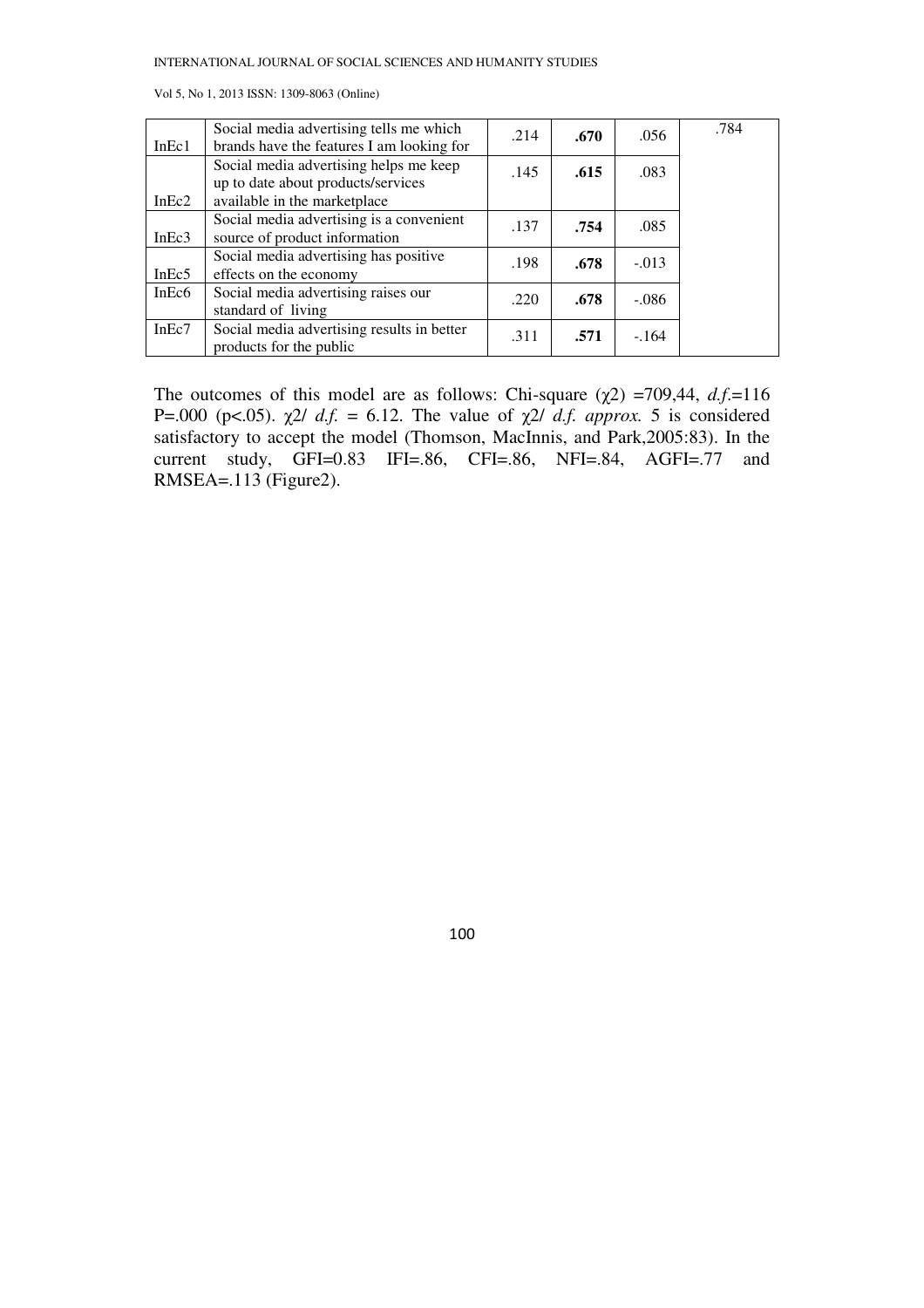



Chi-Square=709.44, df=116, P-value=0.00000, RMSEA=0.113

Therefore hypothesis H<sub>1</sub> can be accepted. Consumers' beliefs about social media advertising are based on a multi-dimensional structure with the factors Entertainment, Value and Information-Economic.

# **6. ATTITUDES TOWARDS SOCIAL MEDIA ADVERTISING**

To measure the respondents' attitudes toward social media advertising 5 items were adapted from Pollay and Mittal (1993) and Wang and Sun (2010), and Mir (2012). According to the analysis the realiability (Cronbach Alpha) of attitude towards social media (ATSMA) was sufficient enough to be shown in the mode (table 5).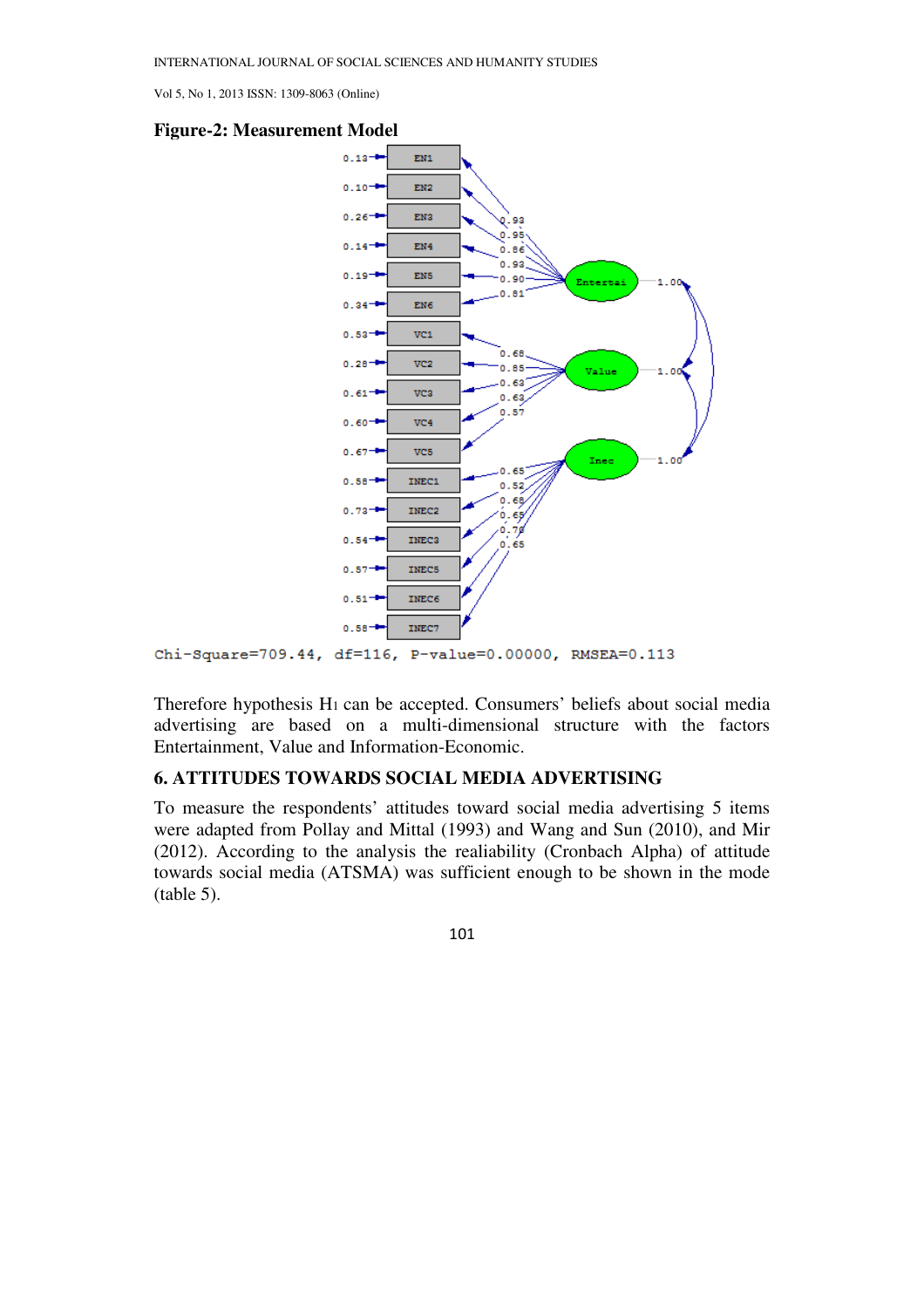## **Table 5: Items of Attitude factors**

|     | <b>Items</b>                                                                            | <b>Reliability</b> | The                |
|-----|-----------------------------------------------------------------------------------------|--------------------|--------------------|
|     |                                                                                         |                    | overall            |
|     |                                                                                         |                    | <b>Reliability</b> |
| At1 | Overall, I consider social media advertising a good thing                               | .707               | .879               |
| At2 | Overall, I like social Media advertising                                                | .703               |                    |
| At3 | I consider social advertising very essential                                            | .700               |                    |
| At4 | I would describe my overall attitude towards social media<br>advertising very favorably | .692               |                    |
| At5 | My general opinion about social media advertising is<br>favorable                       | .753               |                    |

### **Figure-3: Structural Model**



102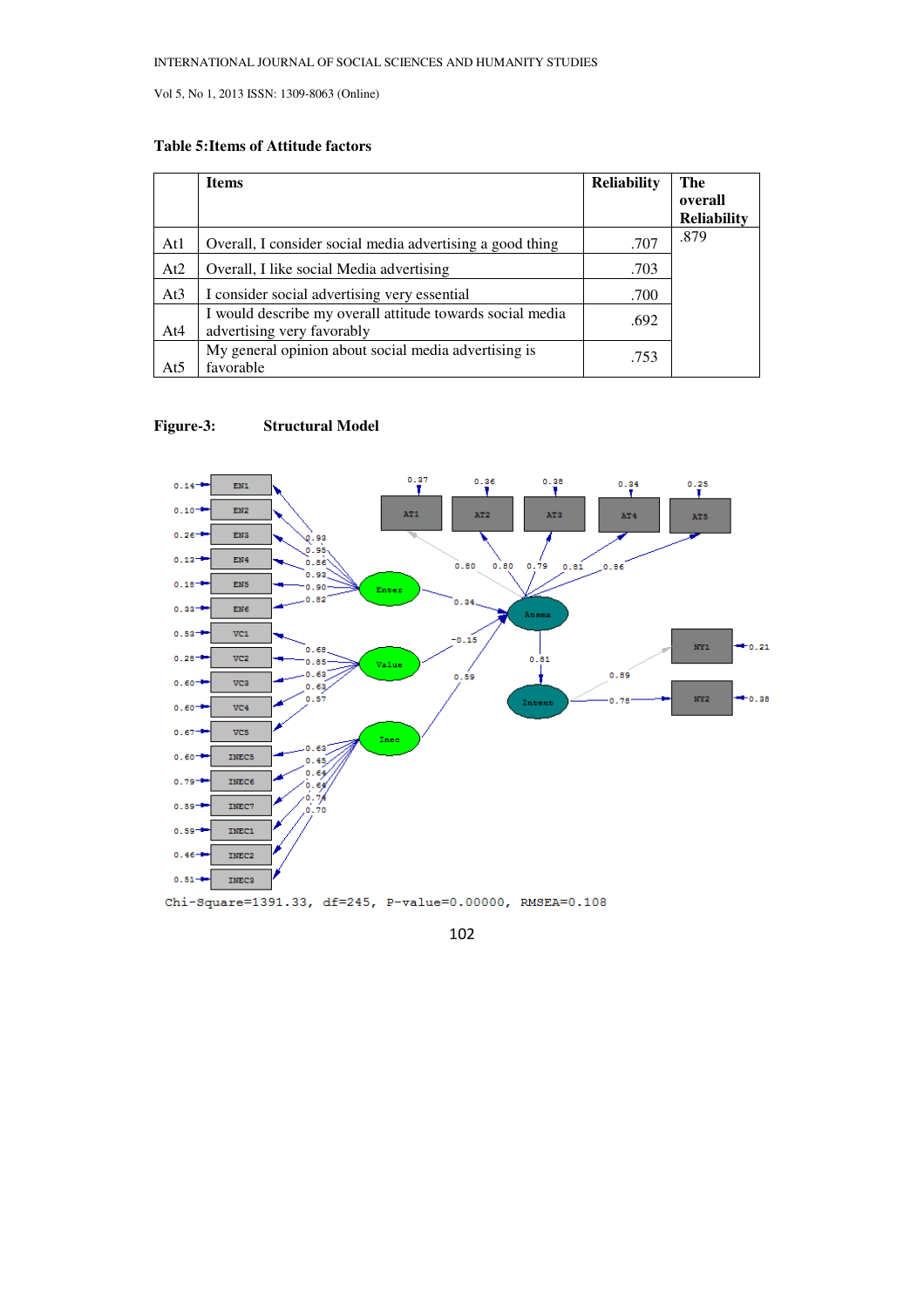The model provides the good fit to the data with a Chi-square  $(\chi^2)$ =1556.22, d.f.= 245, P=.0. The value of  $\gamma$ 2/d.f. approx. 5 is considered satisfactory to accept the model (Thomson et al.,2005:83). In the study GFI=.77, IFI=.83, CFI=.83 NFI=.80, AGFI=.72 and RMSEA= 0.11.

The values obtained with these statistic tests have provided fits suggested by literature. These fits have either been eligible or have been very close to the suggested values. These values of the ATSMA model along with the value set gathered for BASMA show a moderate outcome.

Figure 3 shows the standardized path coefficients of the three factors under investigation. All the path coefficients were significant at the level of 0.01 with the direction of influence as hypothesized (+ or −). Information-Economic and Entertainment were positively associated with attitudes about social media (ATSMA) whereas value is negatively associated with attitudes about social media; thus H2 framed is statistically supported. It can be said that peoples' attitudes towards social media advertising have a positive and strong impact on their ad clicking and buying behaviour which proves that H3 can be accepted as well.

### **7. DISCUSSION AND CONCLUSION**

The current study was aimed to identify the underlying dimensions of belief about social media advertising and their influence on consumers' ATSMA. In addition, it aimed to identify the influence of consumers' ATSMA on their behavioural response. Most of the previous studies (e.g. Bauer and Greyser,1968; Ducoffe,1995; Polly and Mittal,1993; Wang and Sun,2010; Wolin et al.,2002; Yaakop et al.,2011) and Mir (2012) found information, entertainment, economy, and value important belief dimensions that affect consumer attitudes toward advertising in traditional and online contexts. Contrary to past studies, this current study found Consumers' beliefs about social media advertising are based on a multi-dimensional structure with three major factors Entertainment, Value and Information-Economic combined. These three factors are significant predictors of consumers' attitudes toward advertising in social media context. In addition, previous studies provide consumers' views from Western perspective accept Mir's study whereas this study shows consumer insights in an emerging country like Turkey. This study found, like the once before, that a favourable ATSMA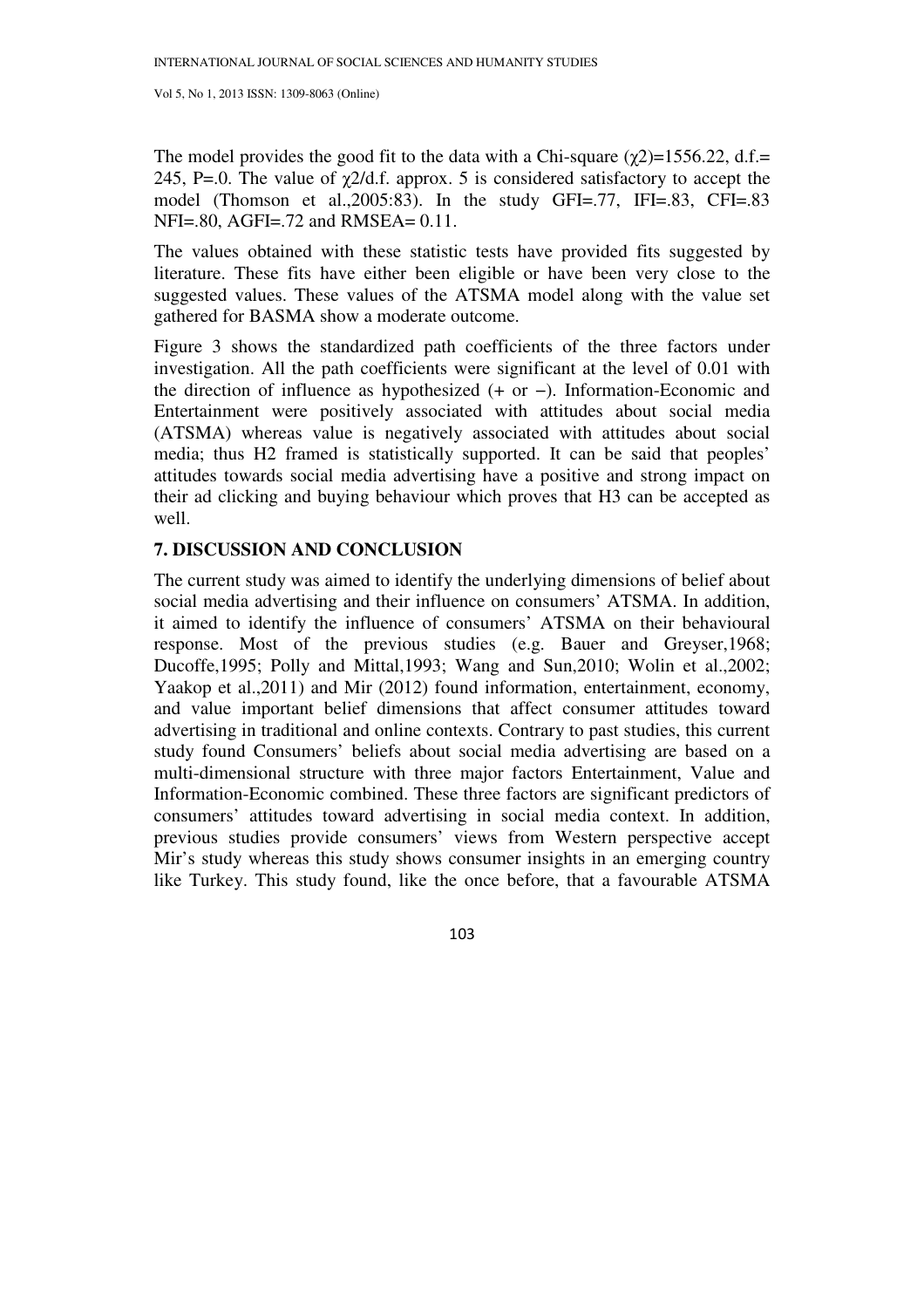influences consumers' ad clicking behaviour that in turn affects their online buying behaviour.

The findings of this study are useful for multinational companies, which intend to advertise their products through social media. It is hoped that the results from the current study will help companies in Turkey identify strategies and tactics for their potential customers, because social media has become the foci of marketing communication. Social media enables companies to interact with their target costomers directly and timely at lower cost (Kaplan and Haenlein, 2010:64).

# **BIBLIOGRAPHY**

Bauer, R.A. and Greyser, S.A. (1968), "Advertising in America: The Consumer View", Boston: Harvard University Press, pp.136.

Ducoffe, R.H. (1996), "How Consumers Assess the Value of Advertising", *Journal of Current Issues and Research in Advertising,* Vol.17, No.1, pp.1-18.

Gary B. Shelly, Mark Frydenberg (2011), Web 2.0, Concepts and Applications.Chapter 1.

Ju-Pak, Kuen-Hee (1999), Content Dimensions of Web Advertising: A crossnational comparison", *International Journal of Advertising,* Vol.18, No.2, pp.207- 231.

Kaplan, A.M. and Haenlein, M. (2010), "Users of the World, Unite! The Challenges and Opportunities of Social Media", pp.64

Kotler, P. and Keller, K.L. (2006), ''Marketing Management 12th Edition'', New Jersey: Pearson Printing Hall.

Lammenett, Erwin: Praxiswissen Online-Marketing, Wiesbaden 2006, Gabler Verlag, p. 122 (translation by the Author)

Layra Maya (2003), Profit from Mobie Social Media Revolution: Learn How to Engage Social Media Chapter 2.

Maya, Laura (2012), Profit from Mobile Social Media Revolution- Reaching Out Anytime Antwhere- The Ever- Changing Landscape of Mobile Social Networks with Location-Based Marketing, Chapter 2, pp.11.

Mehta, A. (2000), "Advertising Attitudes and Advertising Effectiveness", *Journal of Advertising Research*, Vol.40, No.3, pp.67-72.